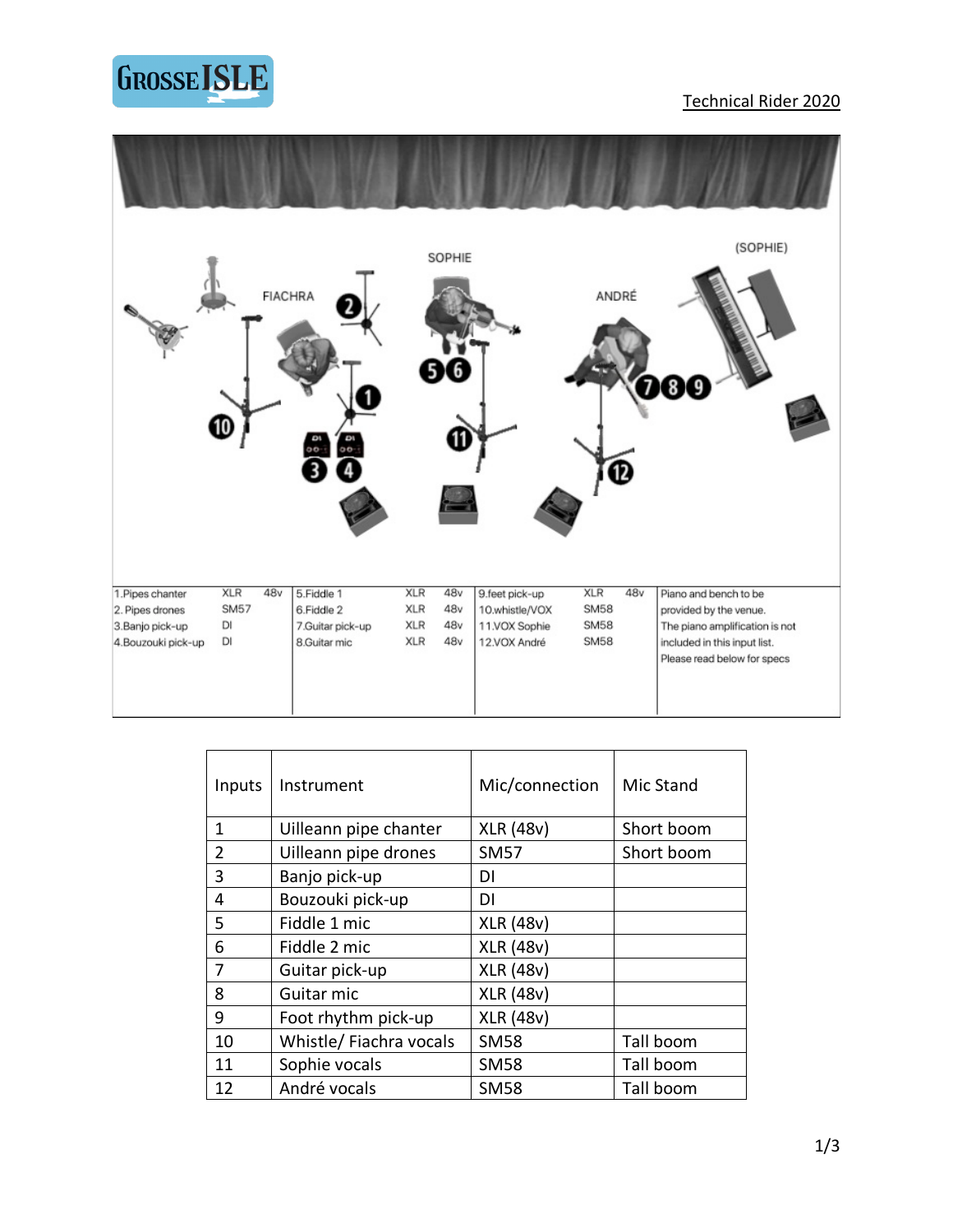

The band appreciates full attention to the details outlined on this rider in order to ensure an enjoyable show for all parties. Please notify the band of any changes to the details following.

**André Marchand: +1 450 759 9817 - home / +1 450 917 2266 - on tour, a.marchand@videotron.ca**

# The Band

The group consists of the following 3 members. A sound technician is to be provided by the venue.

| <b>Sophie Lavoie:</b>  | Fiddle, Vocals                                    |
|------------------------|---------------------------------------------------|
| <b>André Marchand:</b> | Guitar, Vocals, Foot percussion                   |
| Fiachra O'Regan:       | Uilleann pipes, Whistles, Banjo, Bouzouki, Vocals |

#### Amplification

The Venue must provide a sound engineer, as well as the following equipment:

- An acoustic or digital piano (with 88 weighted keys and sustain pedal) as well as a **piano bench** must be provided by the venue. Piano must be in good condition and tuned to A440. If digital piano is provided, a Yamaha P series, Nord Piano or similar quality is required. Amplification (not included in our input list) must be provided for the piano. Adequate lighting should be provided to see the keyboard clearly.
- 3 boom stands (vocals)
- 2 short boom stands (uilleann pipes)
- 3 SM58 microphones
- 1 SM57 microphone
- 4 monitors with separate mixes
- 3 armless chairs
- Sound system suited to the venue with a minimum of 14 inputs
- All cabling, accessories and DI's to suit the input list

#### Stage specifications

The band requires a minimum stage size of 12 feet wide by 8 feet deep. If outdoors, provisions must be made for protection from wind/rain for band and equipment.